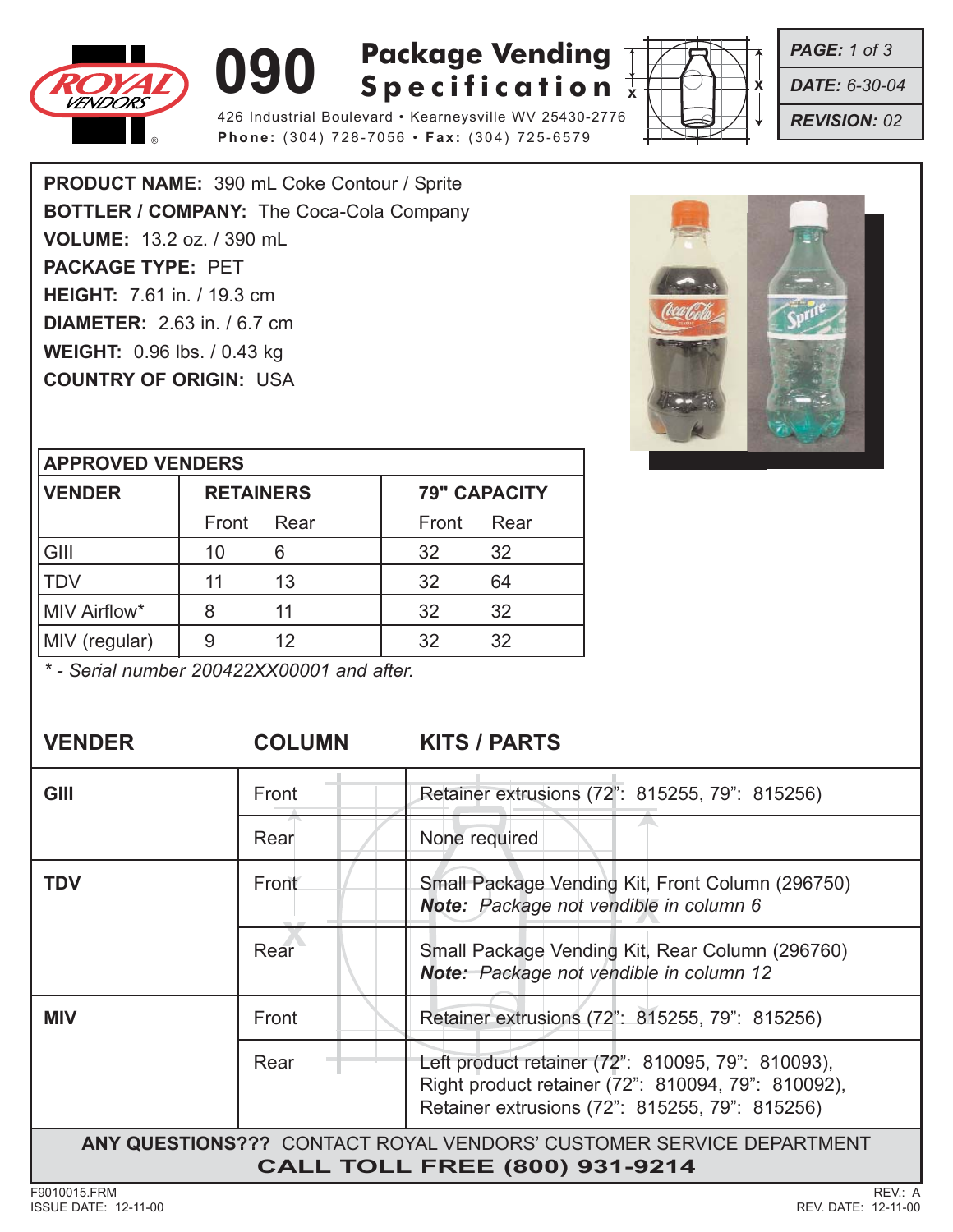

**090 Rackage Vending**<br> **Specification Package Vending**



*PAGE: 2 of 3*

*DATE: 6-30-04*

*REVISION: 02*

426 Industrial Boulevard • Kearneysville WV 25430-2776 **Phone:** (304) 728-7056 • **Fax:** (304) 725-6579

**PRODUCT NAME:** 390 mL Coke Contour / Sprite

# **INSTALLATION INSTRUCTIONS**

*Note: Before working on vender, remove power from it by unplugging the vender's main power cord from the AC voltage source (outlet).*

## **GIII:**

- 1. Set the short adjustable product stop to the small-package position, and set the long adjustable product stop to the large-package position.
- 2. Remove the black pivot anti-rotation pawl. *(See Figure 1)*
- 3. FRONT COLUMNS ONLY: Attach one black retainer extrusion to each product retainer. *(See Figure 2)* Set retainers in position 10.
- 4. REAR COLUMNS: Set back spacer in position 6.
- 5. Load bottles with caps to the front in front columns and caps to the rear in rear columns.

## **TDV:**

*NOTE: This product cannot be vended in TDV columns 6 and 12.*

- 1. Install the small package vending kit for the column(s) to be converted. *(Installation instructions are included with the kit.)*
- 2. Set product retainers in position 11 in front columns and position 13 in rear columns.
- 3. Load bottles with caps to the front in front columns and butt-to-butt in rear columns.

## **Merlin IV:**

FRONT COLUMNS:

- 1. Attach one black retainer extrusion to each product retainer. *(See Figure 2) Serial number 2004XX00001 and after:* Install retainer in position 8. *Prior to 200422XX00001:* Install retainer in position 9.
- 2. Load bottles with caps to the front.

### REAR COLUMNS:

- 1. Set the rear spacer in the first position, counting from the rear.
- 2. Attach one black retainer extrusion to each product retainer. *(See Figure 2) Serial number 200422XX00001 and after:* Install retainer in position 11. *Prior to 200422XX00001:* Install retainer in position 12.
- 3. Load bottles with caps to the rear.

**ANY QUESTIONS???** CONTACT ROYAL VENDORS' CUSTOMER SERVICE DEPARTMENT **CALL TOLL FREE (800) 931-9214**